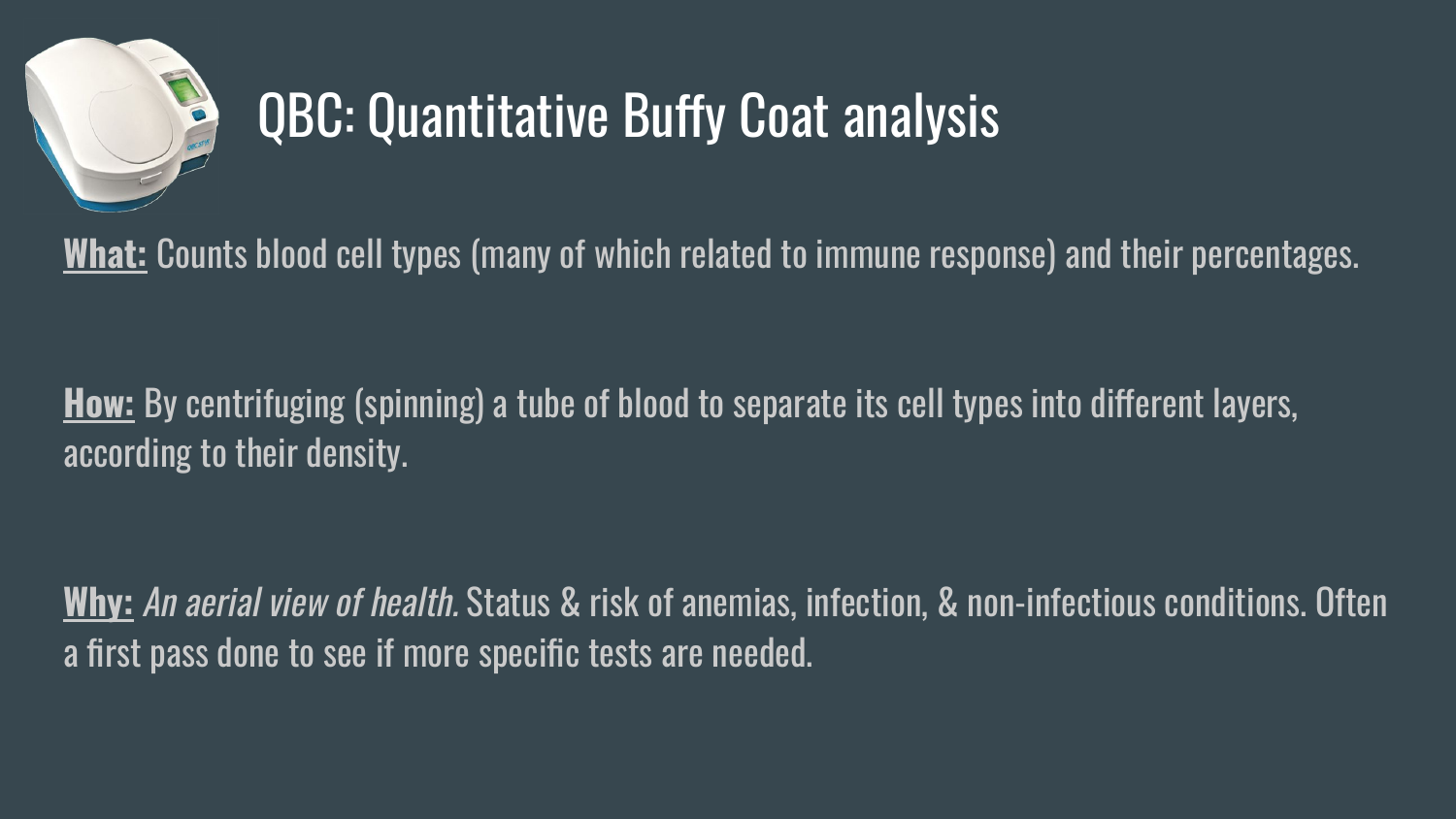

## QBC STAR: output measurements

Hematocrit (% RBC)



**Red Blood Cells** 

Hemoglobin (oxygen carrying protein on RBC)

Mean corpuscular hemoglobin count (MCHC)

Granulocyte count

Granulocyte %



Lymphocyte/Monocyte count



WBC count (all)



Lymphocyte/Monocyte %

Platelet count

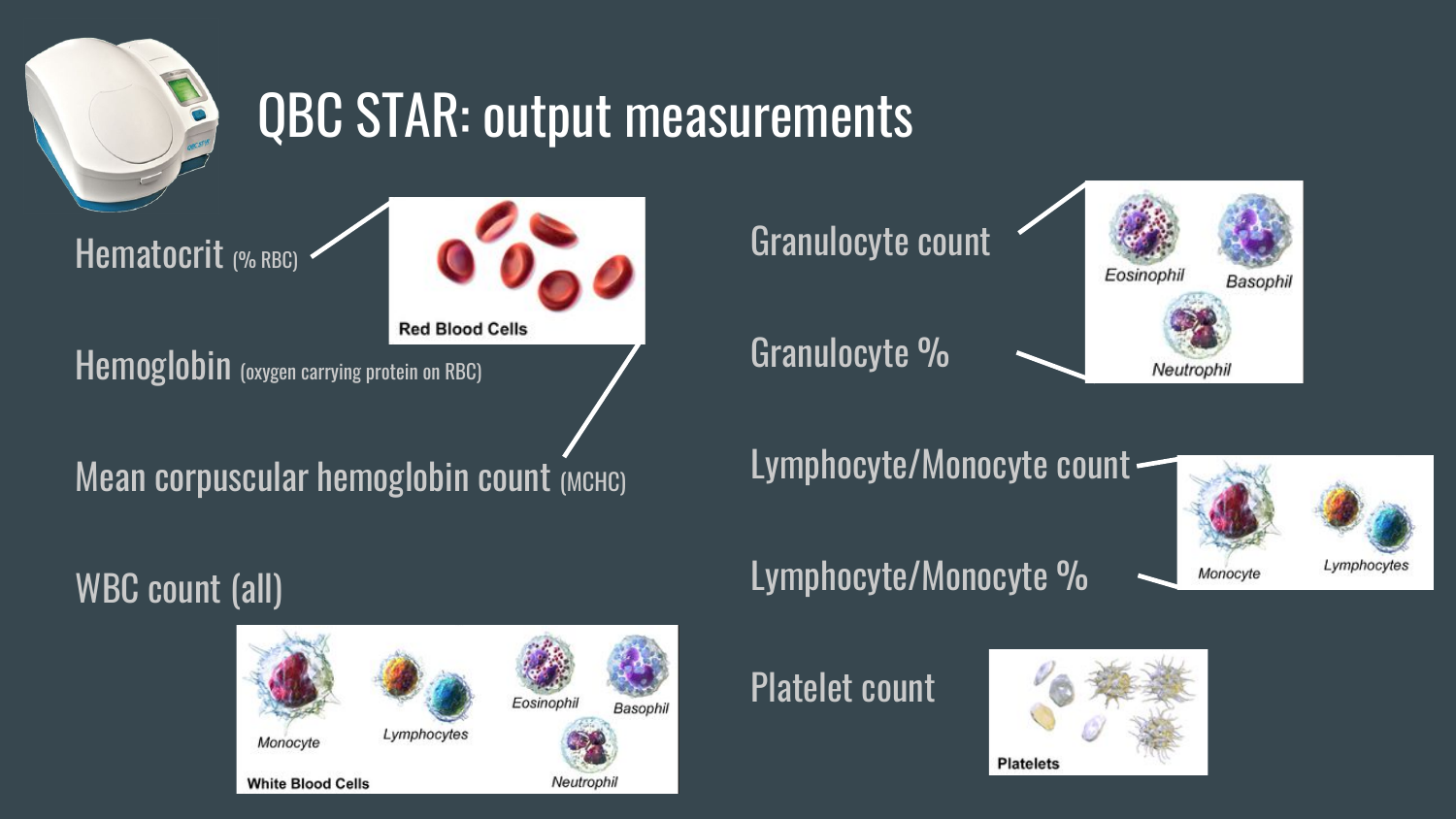## Aside: a reminder of "monocytes" and "lymphocytes"

Names based on common progenitors, aka primitive cells within the body that then differentiate into closely related cells.



#### (Dendritic Cell)

**Roles: phagocytosis and antigen presentation** Both macrophages & dendritic cells present antigen to T helper cells



**Trigger customized immune responses to pathogen type** All differentiated lymphocytes have some *memory* for antigens. B and T cells long lived with long-term memory, NK cells active in innate immune response with short memory.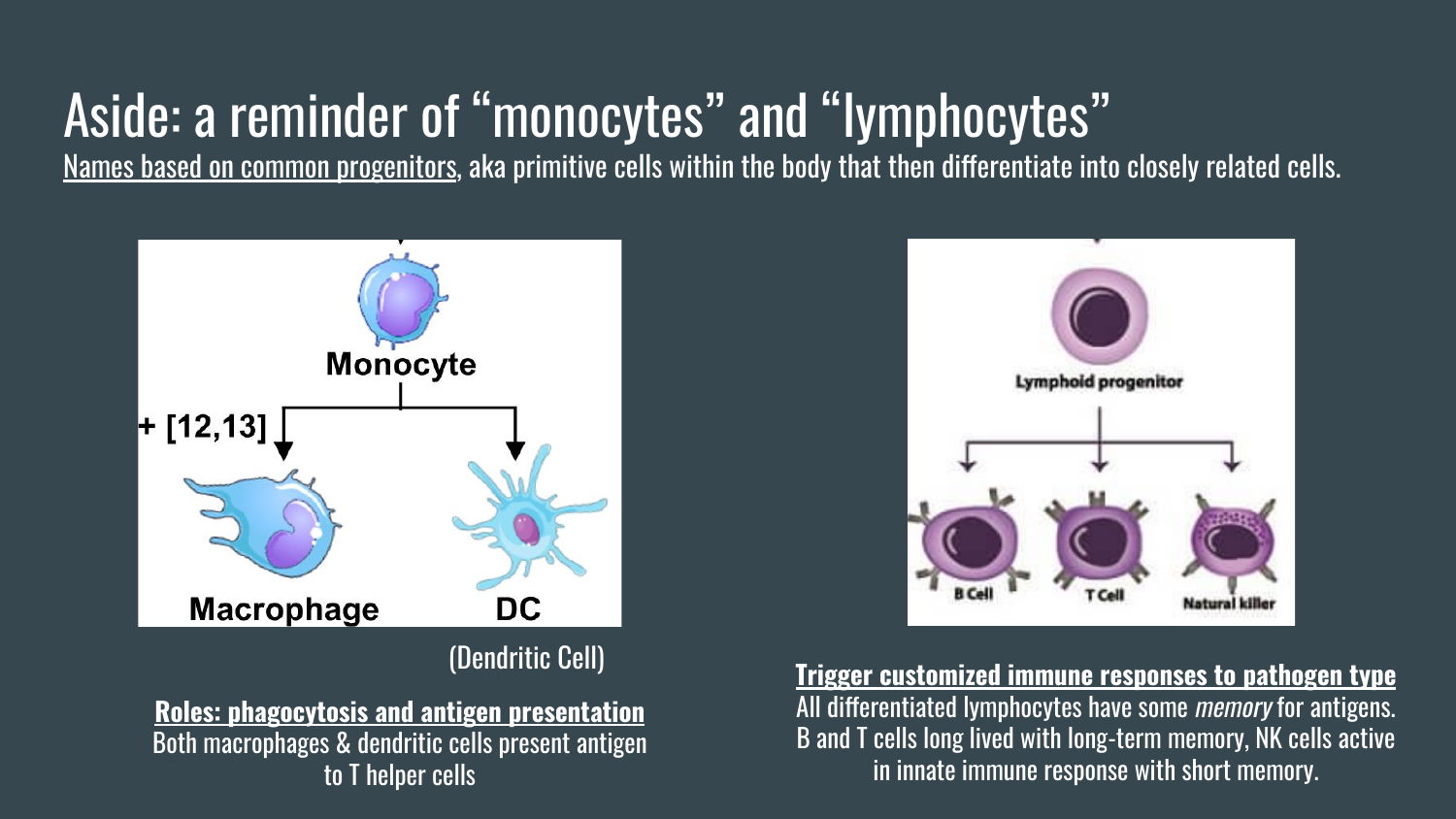

## QBC method of measurement

During high speed centrifugation, cell types divide by their density.

- Hematocrit (RBC), granulocyte, lymphocyte, monocyte, & platelet counts directly measured from width of cell layers.
- Hemoglobin measured from depth of float within red blood cells (directly related to density of RBC)
- MCHC function of hematocrit and hemoglobin (Hgb/Hct \*100)

\*sidenote: "Plasma" is the liquid portion of blood with no cells but lots of proteins. Makes up ca. 55% of blood volume and is 95% H $_{\rm 2}$ O. "Serum" is plasma after the coagulant proteins are removed, e.g. fibrinogen.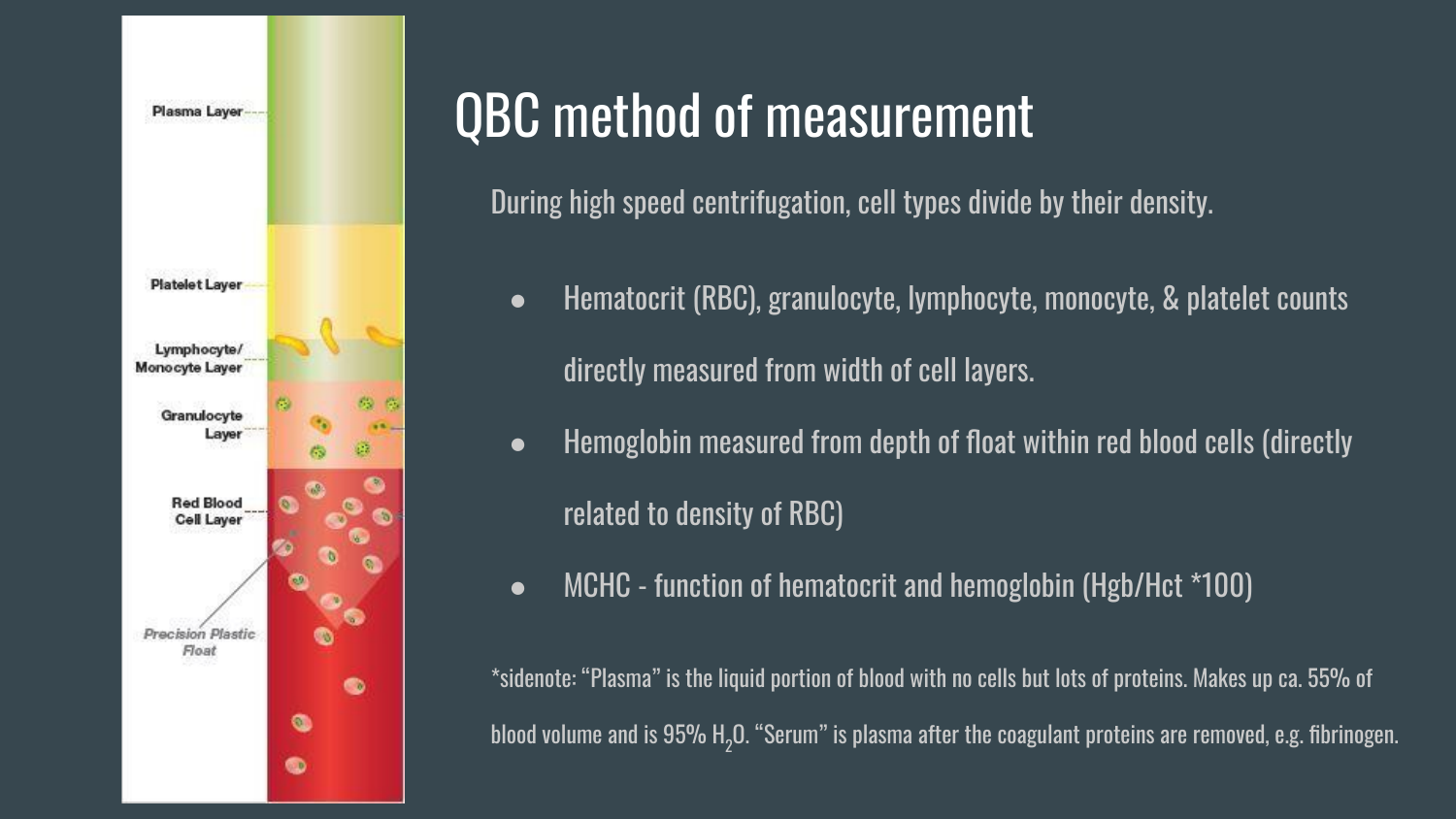## QBC cont'd

### **Expected Values**

The following table provides normal ranges reported in the literature.<sup>11, 13</sup> Offices or laboratories may choose to develop normal hematology ranges based on the characteristics of their patient population.

| Parameter                                       | Range         |
|-------------------------------------------------|---------------|
| Hematocrit Males (%)                            | $42.0 - 50.0$ |
| Hematocrit Females (%)                          | $36.0 - 45.0$ |
| Hemoglobin Males (g/dL)                         | $14.0 - 18.0$ |
| Hemoglobin Females (g/dL)                       | $12.0 - 16.0$ |
| $MCHC$ (g/dL)                                   | $31.7 - 36.0$ |
| Platelet Count (x10 <sup>9</sup> /L)            | $140 - 440$   |
| <b>WBC (x10<sup>9</sup>/L)</b>                  | $4.3 - 10.0$  |
| Granulocyte Count (x10 <sup>9</sup> /L)         | $1.8 - 7.2$   |
| Lymphocyte/Monocyte Count (x10 <sup>9</sup> /L) | $1.7 - 4.9$   |